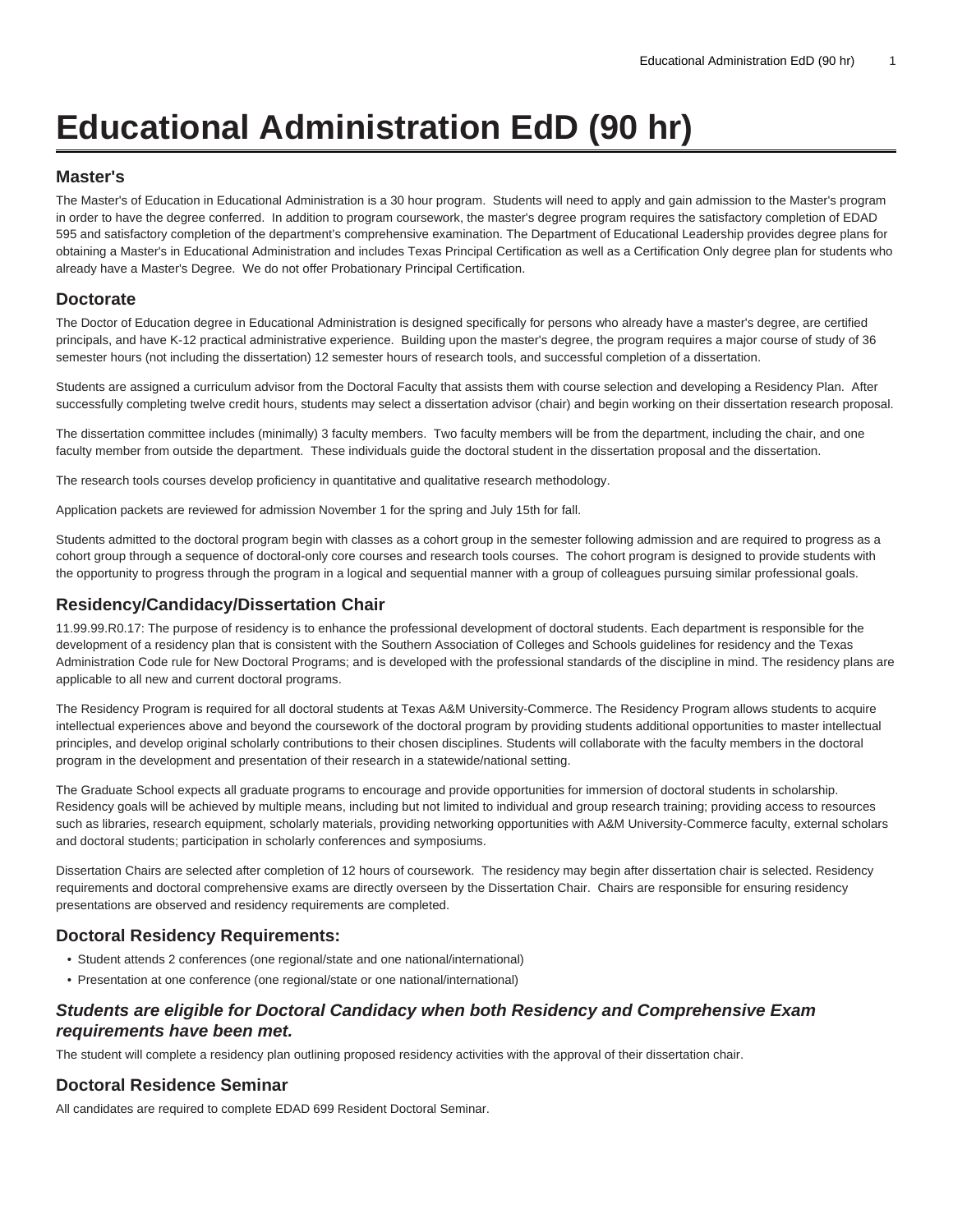### **Research Proficiency**

All candidates must meet Graduate School research tools requirements for the Doctor of Education degree (see Office of Graduate Studies for more information).

#### **Dissertation**

A dissertation of at least 12 semester hours must be completed to the satisfaction of the major department. After a doctoral candidate is admitted to candidacy (completion of all course work, successful completion of doctoral comprehensive exam, and residency) he/she will be required to enroll in at least three hours of Dissertation 718 each fall and spring semester until the dissertation is completed and approved by the advisory committee and Dean of the Graduate School.

Student's progress toward dissertation completion will be evaluated a minimum of once each year by doctoral faculty. Each doctoral student will receive a dissertation research and writing evaluation for EDAD 718 of "S" (satisfactory) or "U" (unsatisfactory).

Doctoral students who earn three grades below B or "U" (unsatisfactory) grades in EDAD 718 courses results in permanent suspension from the program. The competitive nature of admissions and access to faculty chairs makes it imperative that students avoid being declared inactive. There is no guarantee that inactive student's will be approved to reenter.

## **Doctor of Education in Educational Administration (90 hr)**

#### **Major Courses 36 semester hours (12 courses)**

| Total Hours                                  |                                                                                          | 90       |
|----------------------------------------------|------------------------------------------------------------------------------------------|----------|
| <b>EDAD 718</b>                              | <b>Doctoral Dissertation</b>                                                             | $3 - 12$ |
|                                              | Dissertation Writing - No less than 12 semester hours (4 courses)                        |          |
| <b>EDAD 698</b>                              | <b>Qualitative Research Methods</b>                                                      | 3        |
| <b>EDAD 604</b>                              | Intermediate Graduate Statistics                                                         | 3        |
| <b>EDAD 603</b>                              | Introduction to Graduate Statistics                                                      | 3        |
| <b>EDAD 695</b>                              | Research Methodology                                                                     | 3        |
| Research Tools 12 semester hours (4 courses) |                                                                                          |          |
| <b>EDAD 620</b>                              | School District Instructional Leadership: Human Resources                                | 3        |
| <b>EDAD 699</b>                              | <b>Resident Doctoral Seminar</b>                                                         | 3        |
| <b>EDAD 654</b>                              | <b>Culturally Responsive Leadership</b>                                                  | 3        |
| <b>EDAD 664</b>                              | Doctoral Writing - Prospectus Development                                                | 3        |
| <b>EDAD 658</b>                              | School Crisis Leadership                                                                 | 3        |
| <b>EDAD 634</b>                              | Examining the Dynamics of Change and Conflict Resolution in Educational Systems          | 3        |
| EDAD 647                                     | Ethics and Philosophy of Educational Administration                                      | 3        |
| EDAD 641                                     | School District Instructional Leadership: Curriculum                                     | 3        |
| <b>EDAD 655</b>                              | <b>Executive Communications</b>                                                          | 3        |
| <b>EDAD 639</b>                              | Educational Program Evaluation for School Leaders                                        | 3        |
| <b>EDAD 510</b>                              | Leading Learning Communities Reflective Practicum (*^)                                   | 3        |
| <b>EDAD 554</b>                              | GLB/Leading the Learning Community (*^)                                                  | 3        |
| EDAD 637                                     | Advanced Organizational Behavior in Education                                            | 3        |
| <b>EDAD 671</b>                              | Governance and Politics of Educational Organizations                                     | 3        |
| <b>EDAD 601</b>                              | Foundations of Educational Administration                                                | 3        |
| <b>EDAD 507</b>                              | Using Evaluation and Data to Improve Learning (*^)                                       | 3        |
| <b>EDAD 569</b>                              | Instructional Leadership (*^)                                                            | 3        |
| <b>EDAD 561</b>                              | GLB/Culturally Responsive Campus Leadership for 21st Century Schools (*)                 | 3        |
| <b>EDAD 519</b>                              | GLB/Designing Curriculum (*^)                                                            | 3        |
| <b>EDAD 556</b>                              | Building Capacity for Powerful Learning (*)                                              | 3        |
| <b>EDAD 526</b>                              | Using Law in Educational Practice (*^)                                                   | 3        |
| <b>EDAD 515</b>                              | Leading Effective Schools (*^)                                                           | 3        |
|                                              | No course in which a grade lower than a B was earned can be credited on the degree plan. |          |

**Note: \***required for 30 hr MED-EDAD degree with satisfactory completion of EDAD 595. See MED-EDAD section of the graduate catalog for all degree requirements. ^Indicates the course is part of the Principal Certification program. Remaining courses are Doctoral Courses only.